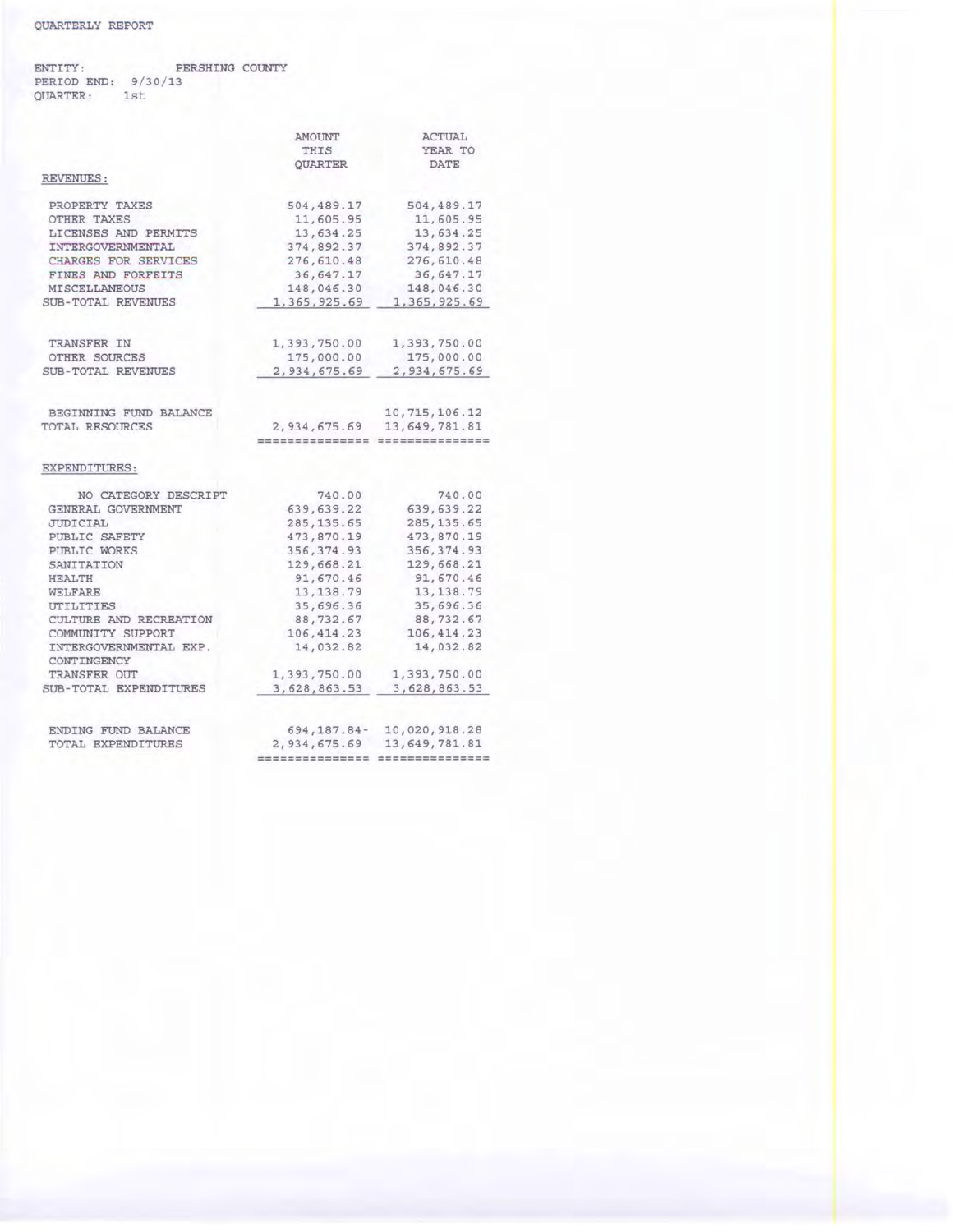## QUARTERLY REPORT

ENTITY: PERSHING COUNTY<br>PERIOD END: 9/30/13<br>QUARTER: 1st

|                        | <b>AMOUNT</b><br>THIS<br><b>OUARTER</b> | ACTUAL<br>YEAR TO<br><b>DATE</b> |
|------------------------|-----------------------------------------|----------------------------------|
| <b>REVENUES:</b>       |                                         |                                  |
| <b>MISCELLANEOUS</b>   | 19.00                                   | 19.00                            |
| SUB-TOTAL REVENUES     | 19.00                                   | 19.00                            |
| BEGINNING FUND BALANCE |                                         | 6,572.59                         |
| TOTAL RESOURCES        | 19.00                                   | 6,591.59                         |
| EXPENDITURES:          |                                         |                                  |
| SUB-TOTAL EXPENDITURES |                                         |                                  |
| ENDING FUND BALANCE    | 19.00                                   | 6,591.59                         |
| TOTAL EXPENDITURES     | 19.00<br>--------------------           | 6,591.59<br>---------------      |
|                        |                                         |                                  |

## QUARTERLY REPORT

ENTITY: PERSHING COUNTY<br>PERIOD END: 9/30/13<br>QUARTER: 1st

|                        | <b>AMOUNT</b>  | <b>ACTUAL</b>                                                       |
|------------------------|----------------|---------------------------------------------------------------------|
|                        | THIS           | YEAR TO                                                             |
|                        | <b>OUARTER</b> | <b>DATE</b>                                                         |
| REVENUES:              |                |                                                                     |
| <b>MISCELLANEOUS</b>   | 1,293.82       | 1,293.82                                                            |
| SUB-TOTAL REVENUES     | 1,293.82       | 1,293.82                                                            |
| BEGINNING FUND BALANCE |                | 15, 523.81                                                          |
| <b>TOTAL RESOURCES</b> | 1,293.82       | 16,817.63                                                           |
|                        |                |                                                                     |
| EXPENDITURES:          |                |                                                                     |
| COMMUNITY SUPPORT      | 527.56         | 527.56                                                              |
| SUB-TOTAL EXPENDITURES | 527.56         | 527.56                                                              |
| ENDING FUND BALANCE    | 766.26         | 16,290.07                                                           |
| TOTAL EXPENDITURES     | 1,293.82       | 16,817.63                                                           |
|                        |                | tion and you can be was you can you was you was you due may had not |